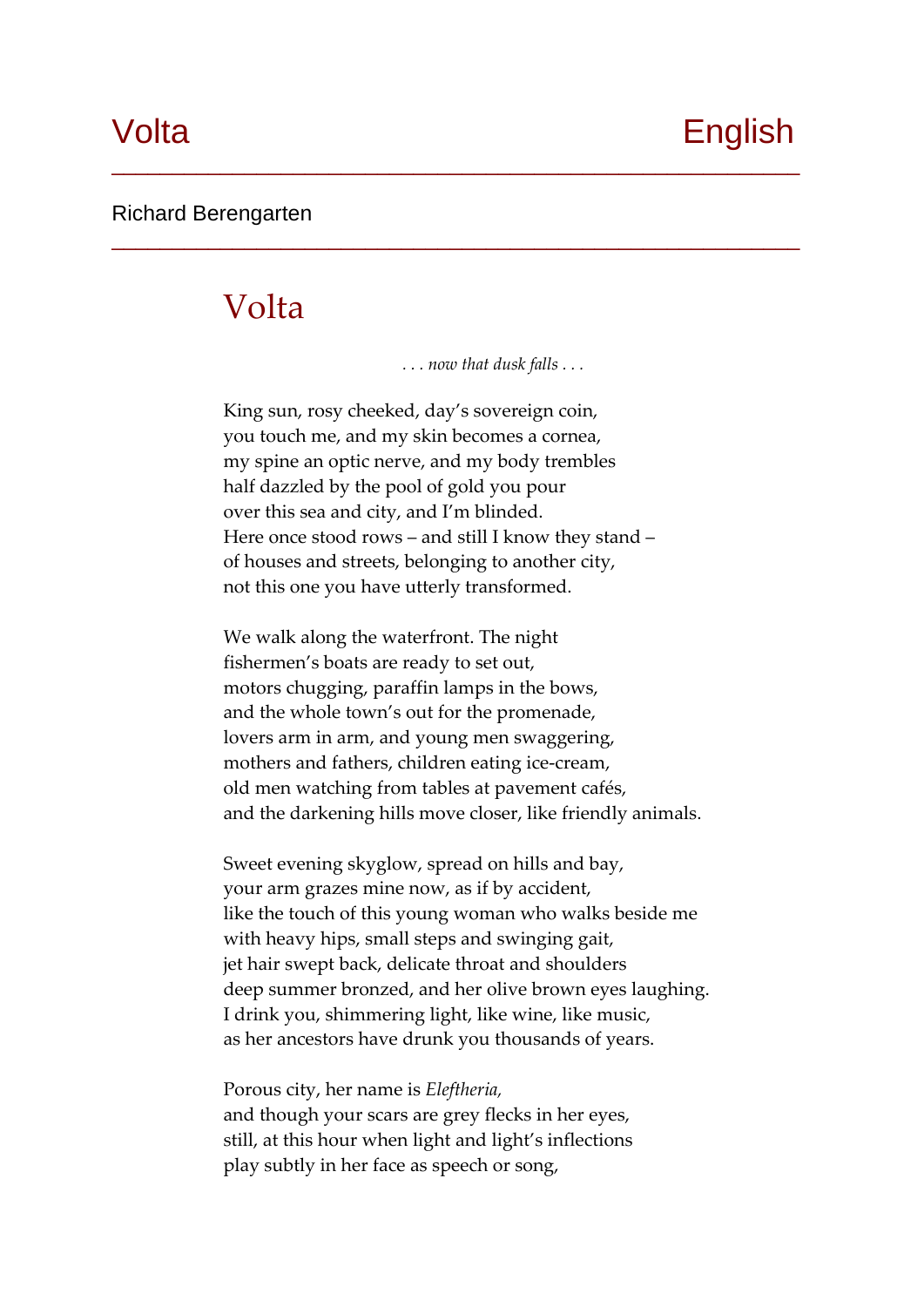hers is the ancient right to walk this quayside as instrument and guardian of your light collecting it in the wells of her deep pupils, and hers, the darling freedom, to tread you like a dancer.

Darling evening, light thousands of years old, clear throated singer, lovely as this woman, how can I not adore the grace you cast this city and its people in, a mould that sculptures all it touches, the whole world? I have become your slave, if not your citizen. And thirsting to drink you wholly, I would fill every pore with your radiance, her freedom.

### Richard Berengarten

#### **Notes**

The poem comes from the sequence *Black Light*, which is set in Greece and dedicated to the memory of George Seferis (Los Poetry Press, Cambridge, 1984; reprinted in *For the Living: Selected Longer Poems, 1965‐2000*, Salt Publishing, Cambridge, 2008, pp. 147‐176).

\_\_\_\_\_\_\_\_\_\_\_\_\_\_\_\_\_\_\_\_\_\_\_\_\_\_\_\_\_\_\_\_\_\_\_\_\_\_\_\_\_\_\_\_\_\_\_\_\_\_\_\_\_\_\_\_\_

\_\_\_\_\_\_\_\_\_\_\_\_\_\_\_\_\_\_\_\_\_\_\_\_\_\_\_\_\_\_\_\_\_\_\_\_\_\_\_\_\_\_\_\_\_\_\_\_\_\_\_\_\_\_\_\_\_

The title 'Volta' is a modern Greek word, βόλτα. The expression 'πάμε βόλτα' [*pame volta*] means 'let's take a turn', 'let's go for a walk/ stroll'. The word βόλτα is also used to mean, more precisely, the 'βραδινή βόλτα' [*vrathini volta*], 'evening promenade'. This is a custom equivalent to the Italian *passeggiata* and the Serbian, Czech and Slovak *korzo*. Between certain hours of the evening, around dusk, everyone in the town goes out for a walk and saunters or strolls up and down the main street. The idea of turning is embedded in the Greek word and usage: *βόλτα* is of Latin origin (*volgere*, to turn) – as are *passeggiata* and *korzo*. The custom used to exist in widely different cultures, including for example, Portugal, and among Yiddish‐speaking communities.

The epigraph '*now that dusk falls*' *(τώρα ποὺ βραδιάζει*) is from a poem by George Seferis, 'In the Manner of G.S' ('Μὲ τὸν τρόπο τοῦ Γ.Σ.'), in George Seferis, *Collected Poems 1924‐1955*, bilingual Greek‐English edition, tr. Edmund Keeley & Philip Sherrard, Jonathan Cape, London, 1969, pp.110‐111).